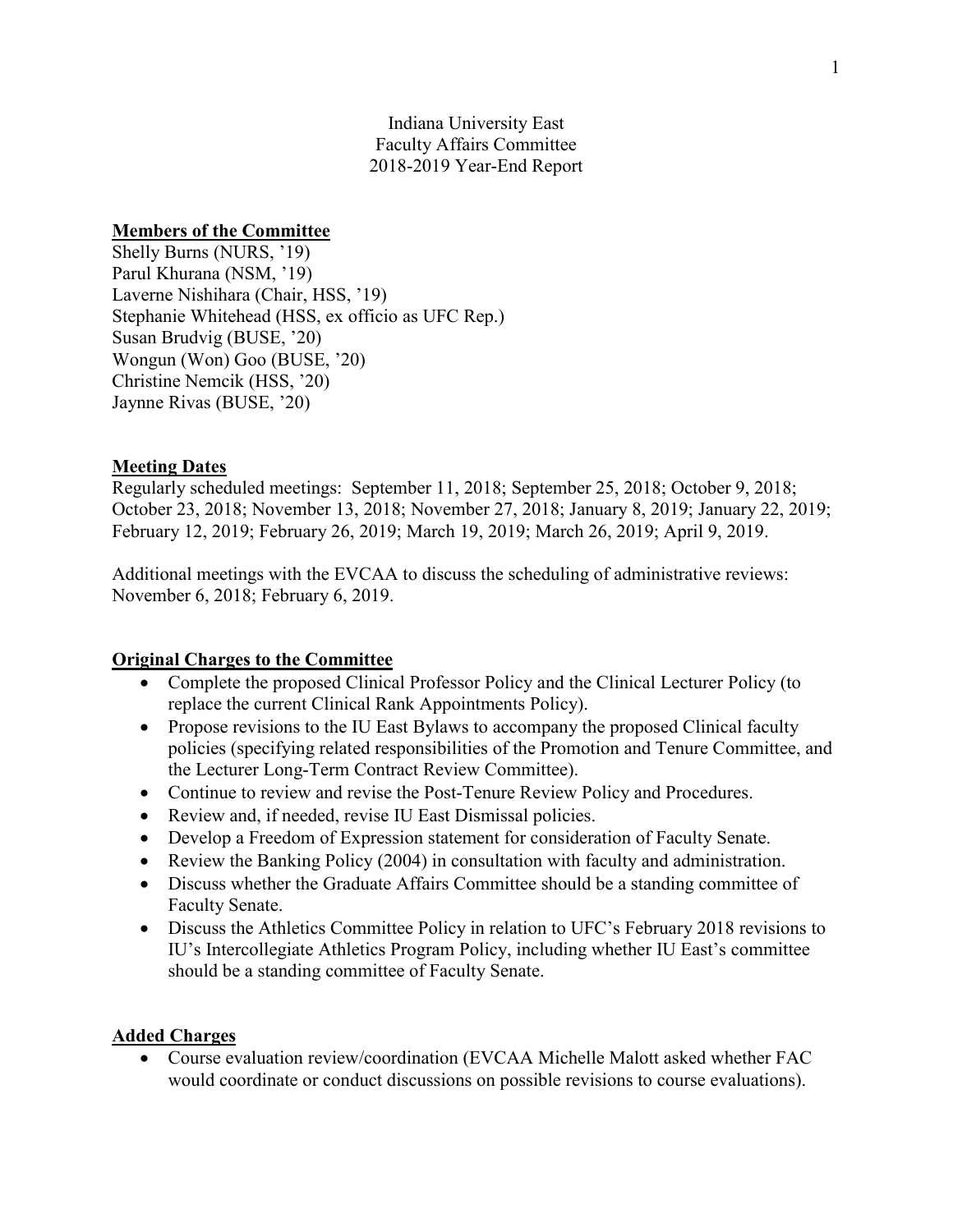• Schedule of administrator reviews (faculty members recommended this charge, which FAC accepted in consultation with Senate President Jay Barbre).

# **Report of the Committee's Activities**

1. Completion of the proposed Clinical Professor Policy, and explanation of the Clinical Lecturer Policy:

FAC completed its work on the Clinical Professor Policy following discussions in the Schools and academic units, and a discussion in Faculty Senate on December 4, 2018. This was a complete rewrite of the Clinical Rank Appointments Policy, which had become outdated. Faculty Senate approved the Clinical Professor Policy on February 5, 2019.

FAC decided to set aside work on the separate Clinical Lecturer Policy because there are no Clinical Lecturers at IU East, and no plans to hire Clinical Lecturers. It will be a recommended charge to FAC to review whether developing this policy is advisable at this time.

2. Completion of the revisions to the IU East Bylaws to accompany the new Clinical Professor Policy:

FAC completed its work on the revisions to the section of the Bylaws dealing with the campus Promotion and Tenure Committee. This revision added the charge of reviewing Clinical Professor cases to the Promotion and Tenure Committee. There was discussion of the proposed revision in Faculty Senate on December 4, 2018. Faculty Senate approved the revision to the Bylaws on February 5, 2019.

3. Continued revisions to the Post-Tenure Review Policy:

FAC continued its work on revising and updating the Post-Tenure Review Policy (last approved in 2001). The work included off-campus consultation on IU misconduct policies. FAC plans to bring the proposed revisions to Schools and academic units in Fall 2019 for discussion. The recommended charge will be to finalize revisions, and propose the approval of the revised Post-Tenure Review Policy in Faculty Senate in 2019-20.

4. Completion of discussions of the Athletics Committee Policy:

FAC discussed the IU East Athletics Committee Policy in consultation with the Athletics Committee chair and the chancellor, including the possibility of making the Athletics Committee a standing committee of Faculty Senate. The IU Athletics Committee Policy had undergone changes during the prior academic year. The IU East's Athletics Committee's own revisions to the Athletics Committee Policy were approved in Faculty Senate. The Athletics Committee